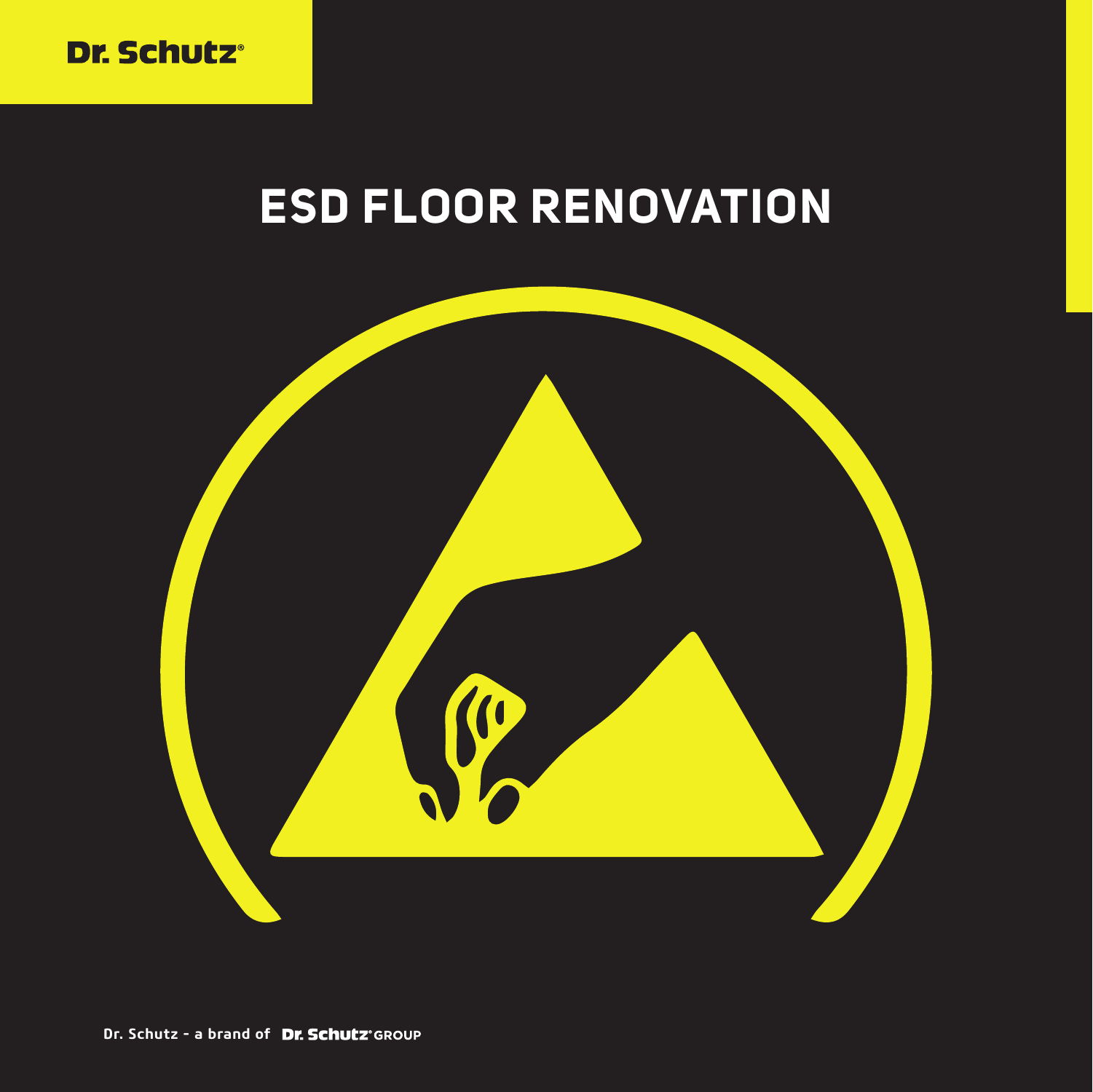### **BEFORE**

- $\rightarrow$  The surface has lost its conductive properties
- → The floor is dull and heavily worn, with scratches and discolorations
- → Tape residues and wheel marks cannot be removed anymore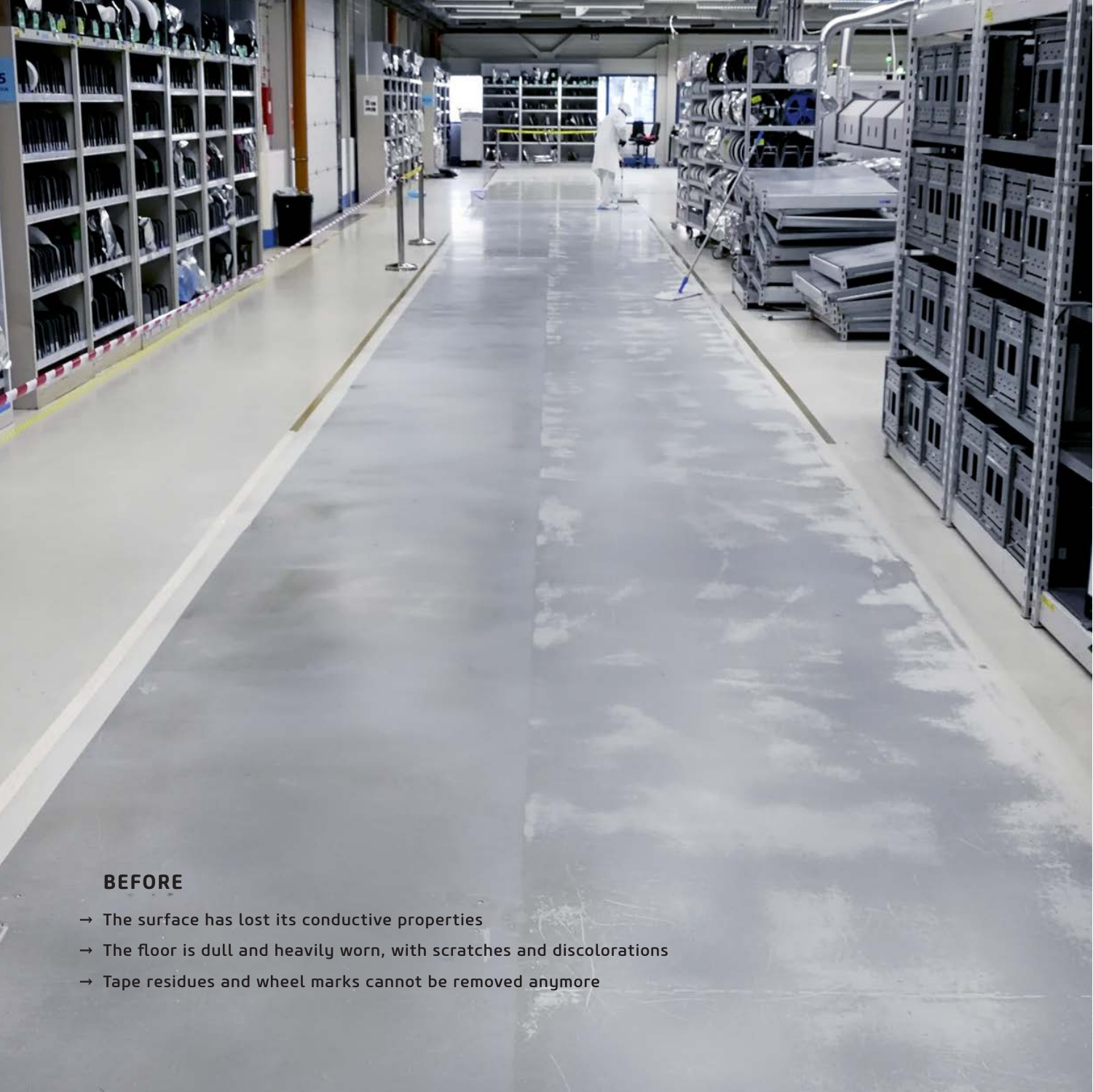### **AFTER**

N

- $\rightarrow$  The conductivity of the floor has been restored in accordance with IEC EN 61340-5-1 and ANSI 20.20
- $\rightarrow$  The floor looks brand new
- $\rightarrow$  The pores of the floor have been closed making the surface easy to maintain
- $\rightarrow$  Thanks to the closed surface rubber residues from wheels can be removed with simple daily cleaning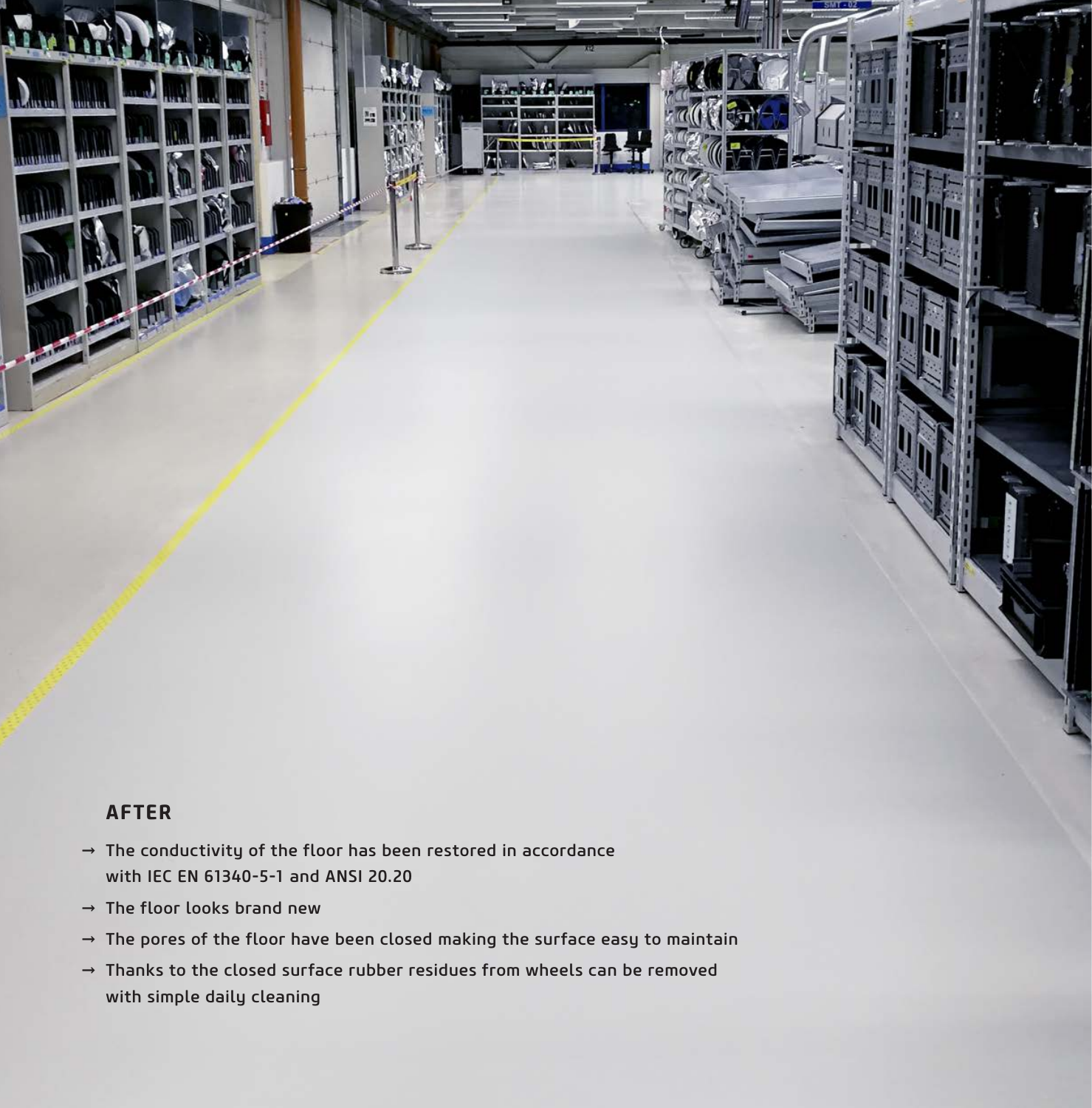### THE ADVANTAGES OF THE DR SCHUTZ ESD FLOOR RENOVATION SYSTEMS:

- Dust free implementation
- $\checkmark$  No downtime in production, even larger areas can be re-coated in one day
- $\checkmark$  No smell during implementation
- Cost efficient compared to a new floor
- $\checkmark$  Increased lifetime (up to 10 years)
- $\checkmark$  Excellent conductive properties
- $\checkmark$  High wear and tear resistance
- $\checkmark$  High chemical resistance
- $\checkmark$  No after care with polishes or waxes is required

**+**

### **Dr. Schutz Products were tested and certified by the following institutes:**





- $\checkmark$  Cleaning concentrate especially developed for ESD floors in collaboration with leading electronic component manufacturers for their floors. Suitable for daily and intensive cleaning.
- Leaves no residues or protective film on the floor, therefore does not cause greying.
- $\checkmark$  Speeds up the evaporation of water from ESD surfaces due to its special formula.
- Excellent dirt binding properties even in case of fat deposits.
- ◆ Preserves the conductive properties of the ESD flooring.
- ◆ Recommended for all tupes of ESD floors made of PVC and Epoxy resin before and after protection with the Dr Schutz ESD system.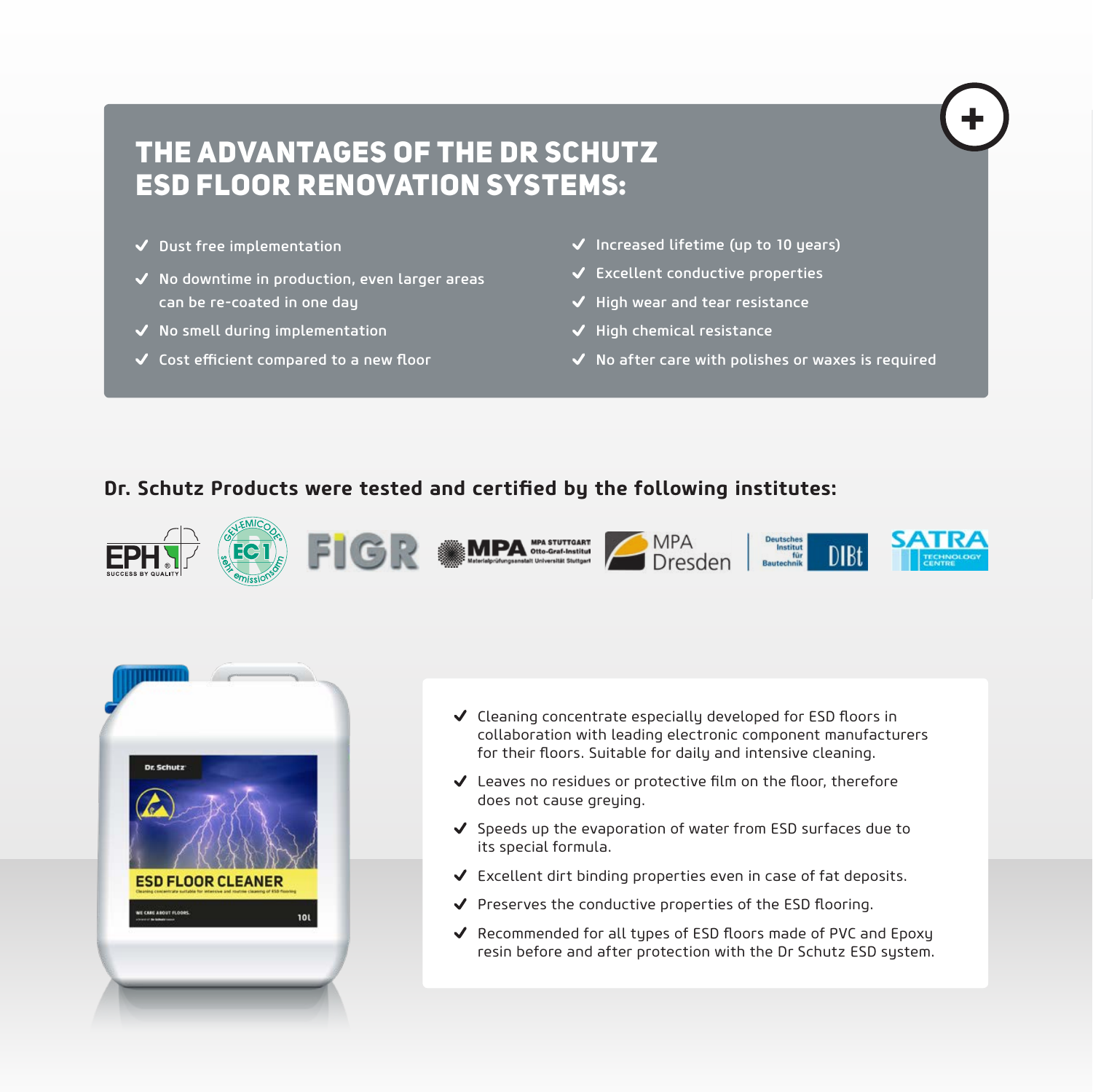

**COM** 

#### ST-18-01-23-02 . . . . . resm Top

| Products:                            | <b>BUSINESS LINA-A-</b>                                                                                                                                                                                                                                  |
|--------------------------------------|----------------------------------------------------------------------------------------------------------------------------------------------------------------------------------------------------------------------------------------------------------|
| Manufacturer:                        | Dr. Schutz GmbH<br>Steinbrinksweg 30<br>31840 Hessisch Oldendorf<br>Test of the electrostatic properties of a resilient floor with coverings coated                                                                                                      |
| Order:                               | Determination of different surface resistances and constant resistances                                                                                                                                                                                  |
| Test methods:                        | of resilient floor according to DIN EN 61340-4-1, DIN EN 61340-4-5,<br>DIN EN 61340-2-3 and ANSI/ESD STM7.1, ANSI/ESD S4.1<br>Evaluation of the surface in EPA-areas according to DIN EN 61340-5-1/<br>ANSI 520.20 and TRGS 727 / IEC TS 60079-32-1:2013 |
| Test report:<br><b>Test results:</b> | No. 2716258_A1 / Part1 of 22 January 2018<br>The assessment according to DIN EN 61340-5-1/ ANSI \$20.20 has shown that<br>limits were met. With the determined leakage resistance the requirements fi<br>the use in hazardous areas are fulfilled.       |
|                                      |                                                                                                                                                                                                                                                          |

# $\frac{1}{2}$



### BECAUSE WE KNOW HOW IMPORTANT YOUR FLOOR IS, OUR ESD SYSTEMS:

- $\blacktriangledown$  Have been tested and certified by many institutes to meet global standards (EPH, FIGR, MPA)
- $\blacktriangleright$  Are monitored and recommended by leading audit companies (God min, ESD Protect)
- $\blacktriangleright$  Have been installed on over 50 million square metres in industrial facilties worldwide
- $\triangleleft$  Are used in the EPA areas of most of the world's leading electronic manufacturers, as well as the chemical, pharmaceutical and automotive industry
- Are recommended by ESD floor manufacturers around the world

More information under: **www.dr-schutz.com/en/esd-industry/**

 $\rightarrow$  view the graphic video